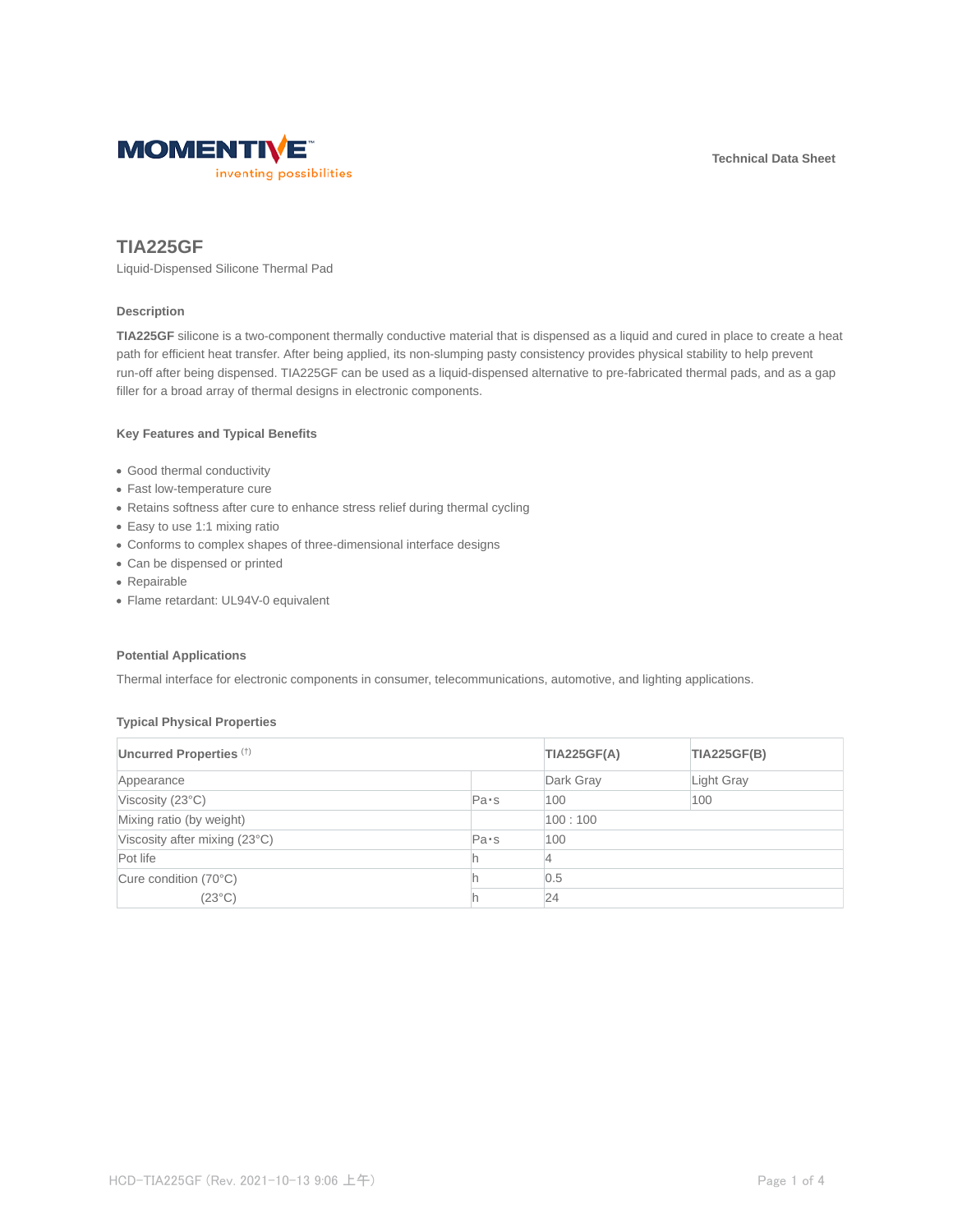### TIA225GF

| Cured Properties <sup>(†)</sup> (0.5h at 70°C) |                   | <b>TIA225GF</b>     |
|------------------------------------------------|-------------------|---------------------|
| Appearance                                     |                   | Gray                |
| Density (23°C)                                 | q/cm <sup>3</sup> | 2.90                |
| Thermal conductivity <sup>*1</sup>             | $W/(m-K)$         | 2.5                 |
| Thermal resistance <sup>*2</sup> (BLT: 50µm)   | $mm2$ -K/W        | 35                  |
| Hardness (Type E)                              |                   | 50                  |
| Tensile strength                               | <b>MPa</b>        | 0.4                 |
| Elongation                                     | $\frac{0}{0}$     | 70                  |
| Volume resistivity                             | $M\Omega$ ·m      | $6.0 \times 10^{6}$ |
| Dielectric strength                            | kV/mm             | 20                  |
| CTE <sup>*3</sup>                              | ppm/K             | 120                 |
| Low volatile siloxane $(D_4-D_{10})$           | ppm               | 200                 |
| Flame retardant (UL94)                         |                   | V-0 (planned)       |
| Relative temperature index (RTI)               |                   | 150°C (planned)     |

\*1: Hot wire method \*2,\*3: In-house test method

(†)Typical property data values should not be used as specifications. Typical properties are average data and are not to be used as or to develop specifications.

## **Hardness Scale Conversion Guide**



Test data. Actuals may vary.

#### **General Considerations For Use**

As materials such as water, sulfur, nitrogen compounds, organic metallic salts, phosphorus compounds, etc. contained in the surface of the substrate can inhibit curing, a preliminary test should be performed to determine compatibility.

While the typical operating temperature for silicone materials ranges from -45℃ to 200℃, the long-term maintenance of its initial properties is dependent upon design related stress considerations, substrate materials, frequency of thermal cycles, and other factors.

## **Packaging**

- TIA225GF(A): 25kg pail
- TIA225GF(B): 25kg pail

### **Patent Status**

Nothing contained herein shall be construed to imply the nonexistence of any relevant patents or to constitute the permission, inducement or recommendation to practice any invention covered by any patent, without authority from the owner of the patent.

## **Product Safety, Handling and Storage**

Customers should review the latest Safety Data Sheet (SDS) and label for product safety information, safe handling instructions, personal protective equipment if necessary, emergency service contact information, and any special storage conditions required for safety. Momentive Performance Materials (MPM) maintains an around-the-clock emergency service for its products. SDS are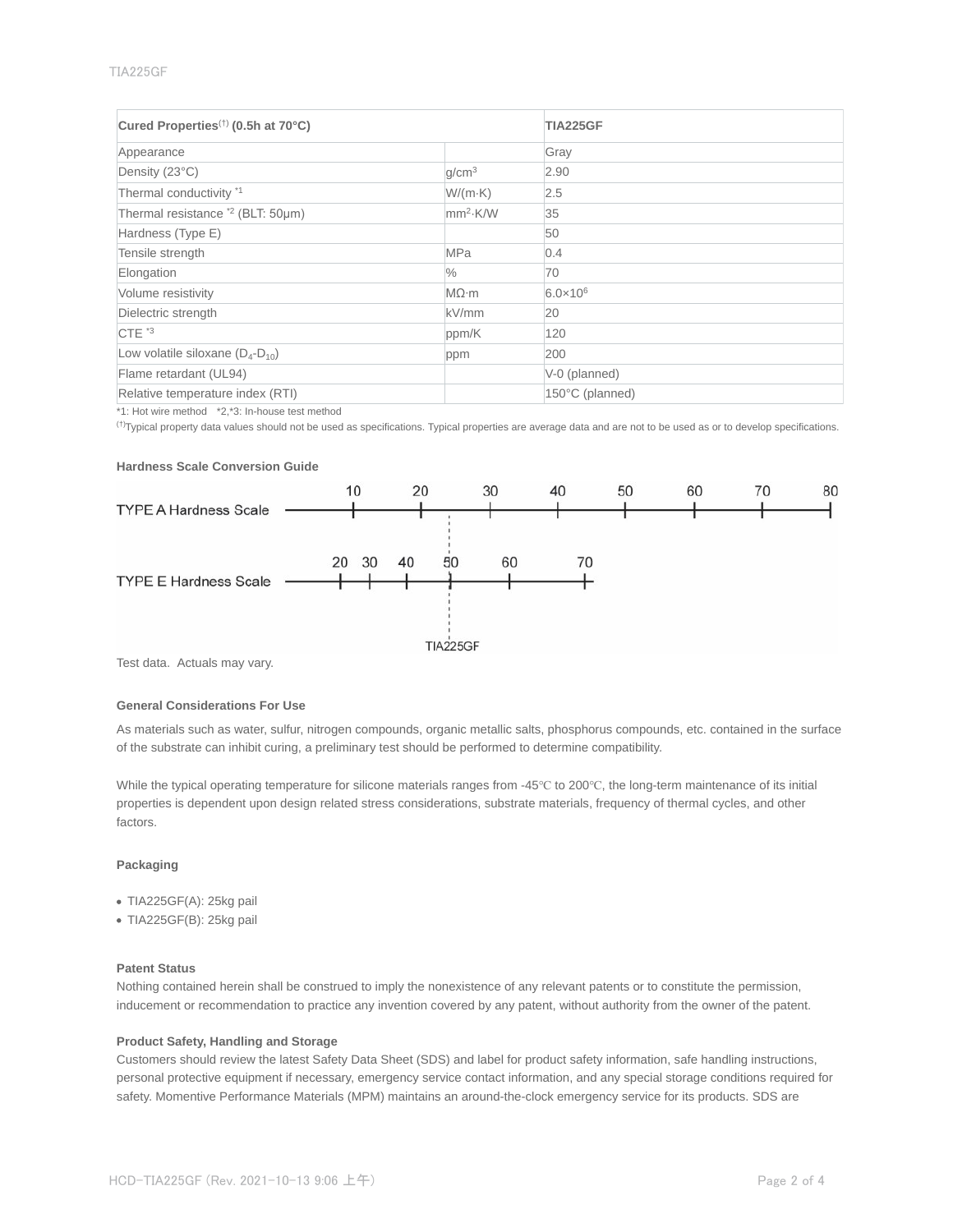#### TIA225GF

available at www.momentive.com or, upon request, from any MPM representative. For product storage and handling procedures to maintain the product quality within our stated specifications, please review Certificates of Analysis, which are available in the Order Center. Use of other materials in conjunction with MPM products (for example, primers) may require additional precautions. Please review and follow the safety information provided by the manufacturer of such other materials.

#### **Limitations**

**Telephone**

Customers must evaluate Momentive Performance Materials products and make their own determination as to fitness of use in their particular applications.

# **Contact Information** Email

commercial.services@momentive.com

| 1717 <b>11711</b>       |                      |                                        |                     |
|-------------------------|----------------------|----------------------------------------|---------------------|
| Americas                | <b>Latin America</b> | <b>EMEAI- Europe, Middle</b>           | <b>ASIA PACIFIC</b> |
|                         |                      | East, Africa & India                   |                     |
| +1 800 295 2392         | <b>Brazil</b>        | Europe                                 | China               |
| Toll free*              | +55 11 4534 9650     | +390510924300                          | 800 820 0202        |
| +704 805 6946           | Direct Number        | Direct number                          | Toll free           |
| Direct Number           |                      |                                        | +86 21 3860 4892    |
|                         |                      |                                        | Direct number       |
| *All American countries | <b>Mexico</b>        | India, Middle East & Africa            | Japan               |
|                         | +52 55 2169 7670     | + 91 44 71212207                       | +81 3 5544 3111     |
|                         | Direct Number        | Direct number*                         | Direct number       |
|                         |                      | *All Middle Eastern countries, Africa, | Korea               |
|                         |                      | India.                                 | +82 2 6201 4600     |

For literature and technical assistance, visit our website at: www.momentive.com

#### **DISCLAIMER:**

**THE MATERIALS, PRODUCTS AND SERVICES OF MOMENTIVE PERFORMANCE MATERIALS INC. AND ITS SUBSIDIARIES AND AFFILIATES (COLLECTIVELY "SUPPLIER"), ARE SOLD SUBJECT TO SUPPLIER'S STANDARD CONDITIONS OF SALE, WHICH ARE INCLUDED IN THE APPLICABLE DISTRIBUTOR OR OTHER SALES AGREEMENT, PRINTED ON THE BACK OF ORDER ACKNOWLEDGMENTS AND INVOICES, AND AVAILABLE UPON REQUEST. ALTHOUGH ANY INFORMATION, RECOMMENDATIONS, OR ADVICE CONTAINED HEREIN IS GIVEN IN GOOD FAITH, SUPPLIER MAKES NO WARRANTY OR GUARANTEE, EXPRESS OR IMPLIED, (i) THAT THE RESULTS DESCRIBED HEREIN WILL BE OBTAINED UNDER END-USE CONDITIONS, OR (ii) AS TO THE EFFECTIVENESS OR SAFETY OF ANY DESIGN INCORPORATING ITS PRODUCTS, MATERIALS, SERVICES, RECOMMENDATIONS OR ADVICE. EXCEPT AS PROVIDED IN SUPPLIER'S STANDARD CONDITIONS OF SALE, SUPPLIER AND ITS REPRESENTATIVES SHALL IN NO EVENT BE RESPONSIBLE FOR ANY LOSS RESULTING FROM ANY USE OF ITS MATERIALS, PRODUCTS OR SERVICES DESCRIBED HEREIN.** Each user bears full responsibility for making its own determination as to the suitability of Supplier's materials, services, recommendations, or advice for its own particular use. Each user must identify and perform all tests and analyses necessary to assure that its finished parts incorporating Supplier's products, materials, or services will be safe and suitable for use under end-use conditions. Nothing in this or any other document, nor any oral recommendation or advice, shall be deemed to alter, vary, supersede, or waive any provision of Supplier's standard Conditions of Sale or this Disclaimer, unless any such modification is specifically agreed to in a writing signed by Supplier. No statement contained herein concerning a possible or suggested use of any material, product, service or design is intended, or should be construed, to grant any license under any patent or other intellectual property right of Supplier covering such use or design, or as a recommendation for the use of such material, product, service or design in the infringement of any patent or other intellectual property right.

The use of the "™" symbol designates registered or unregistered trademarks of Momentive Performance Materials Inc. or its affiliated companies. Momentive and the Momentive logo are trademarks